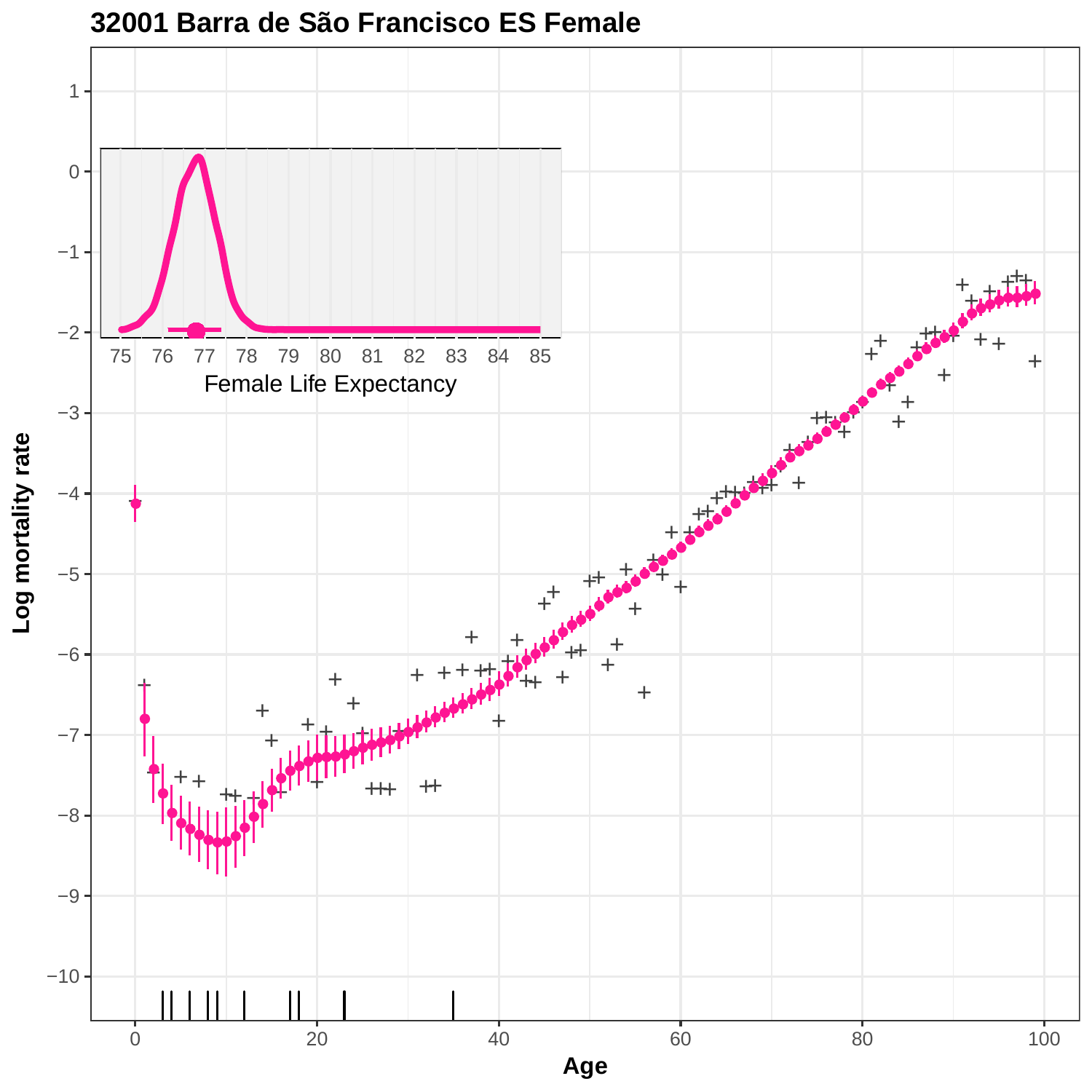

**32002 Nova Venécia ES Female**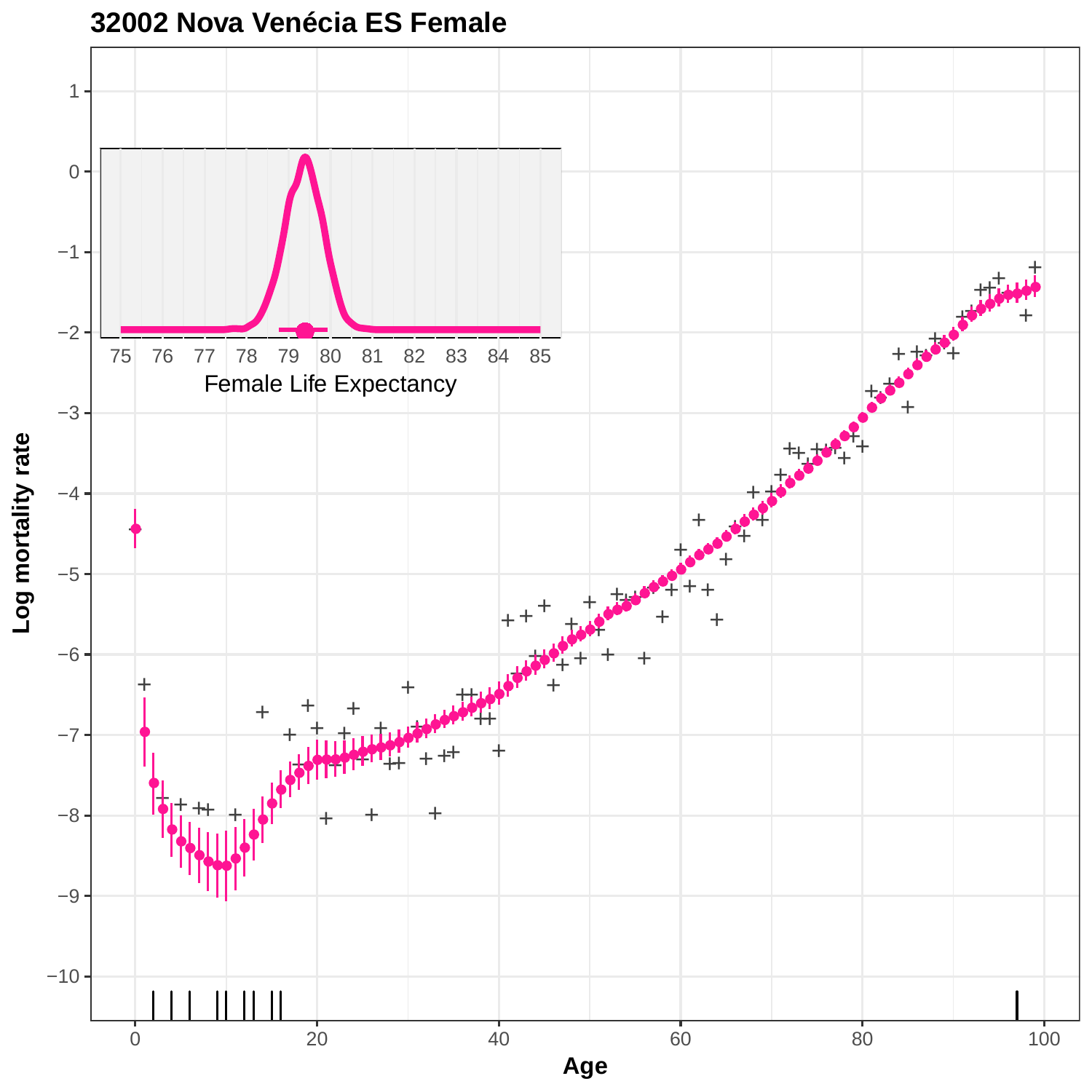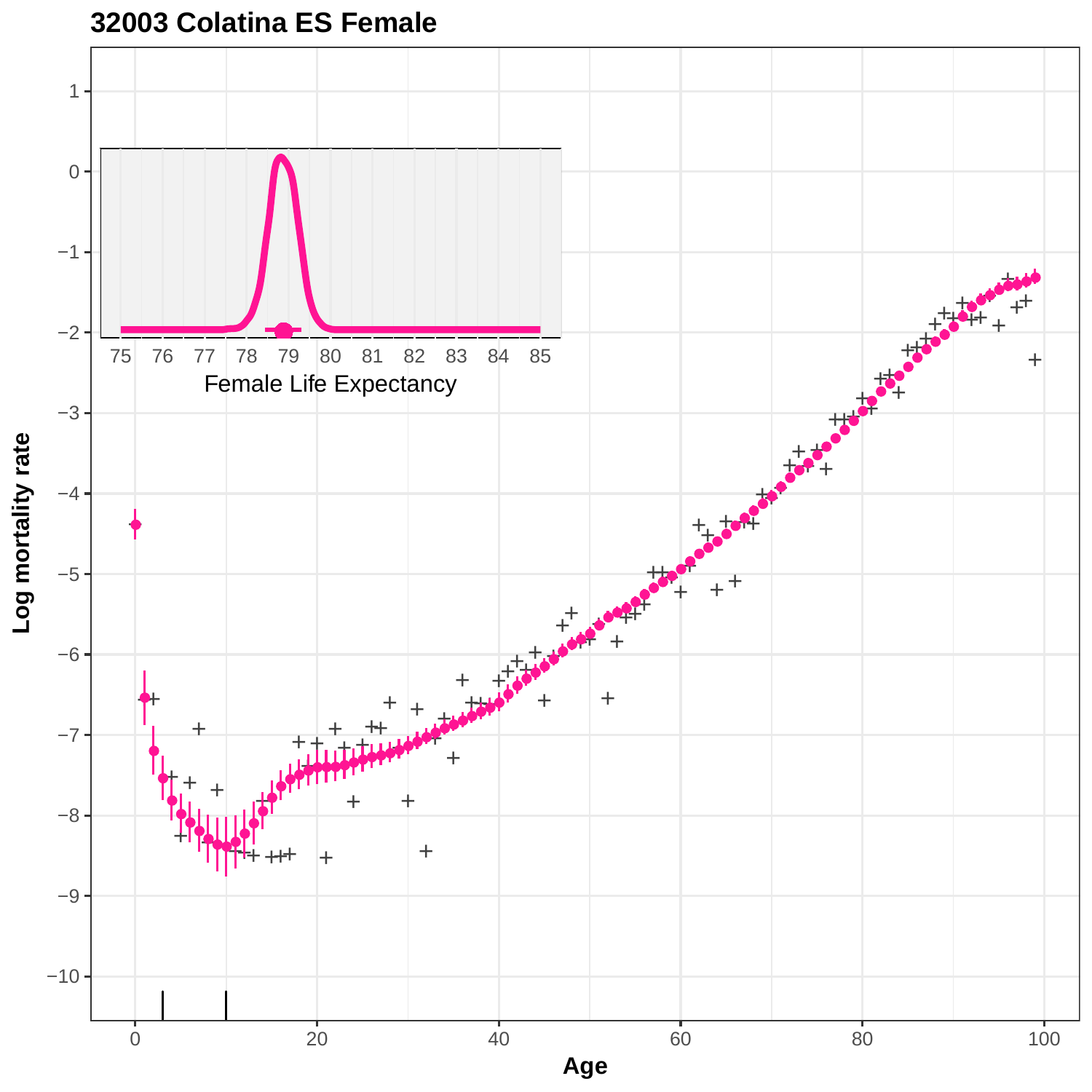

**32004 Montanha ES Female**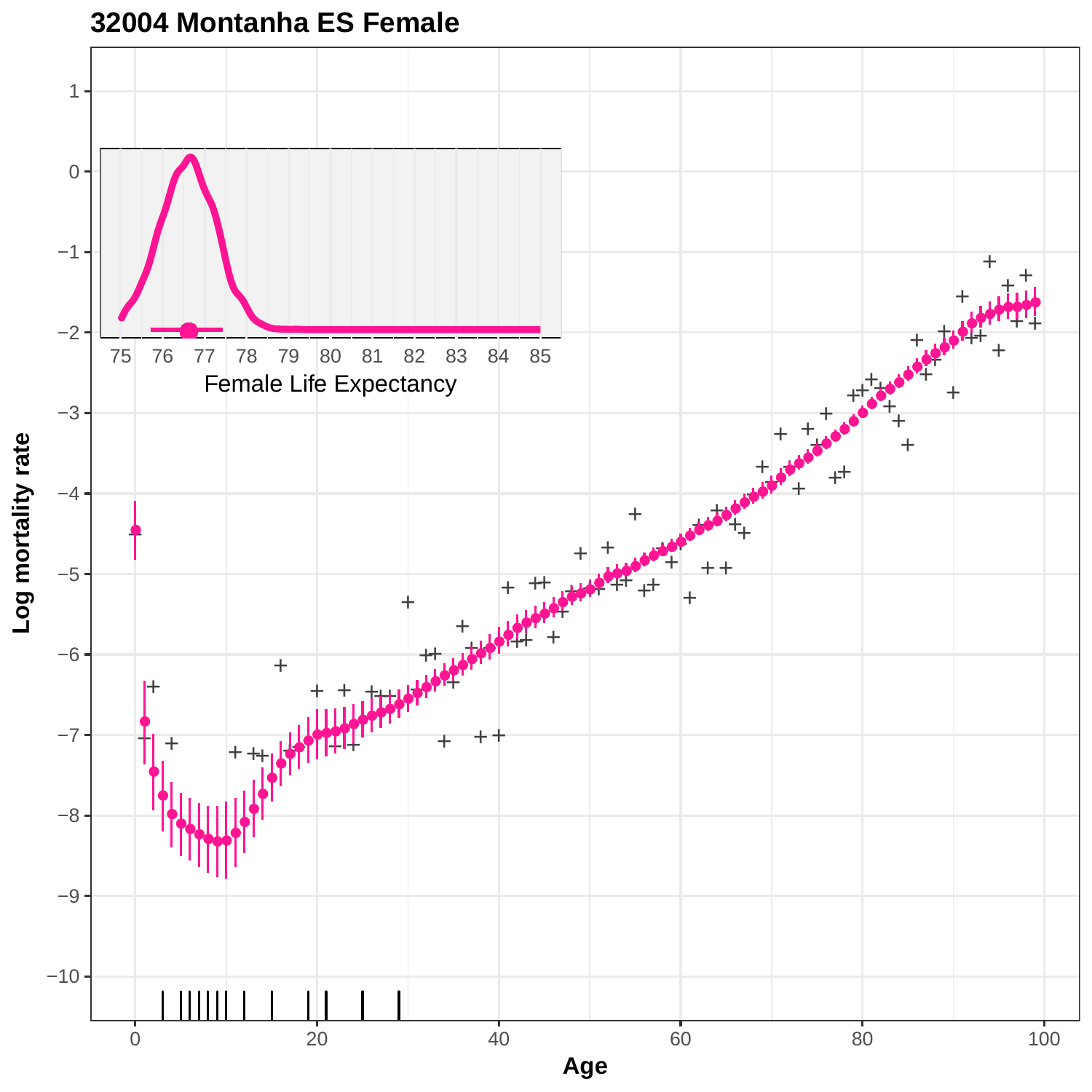

**32005 São Mateus ES Female**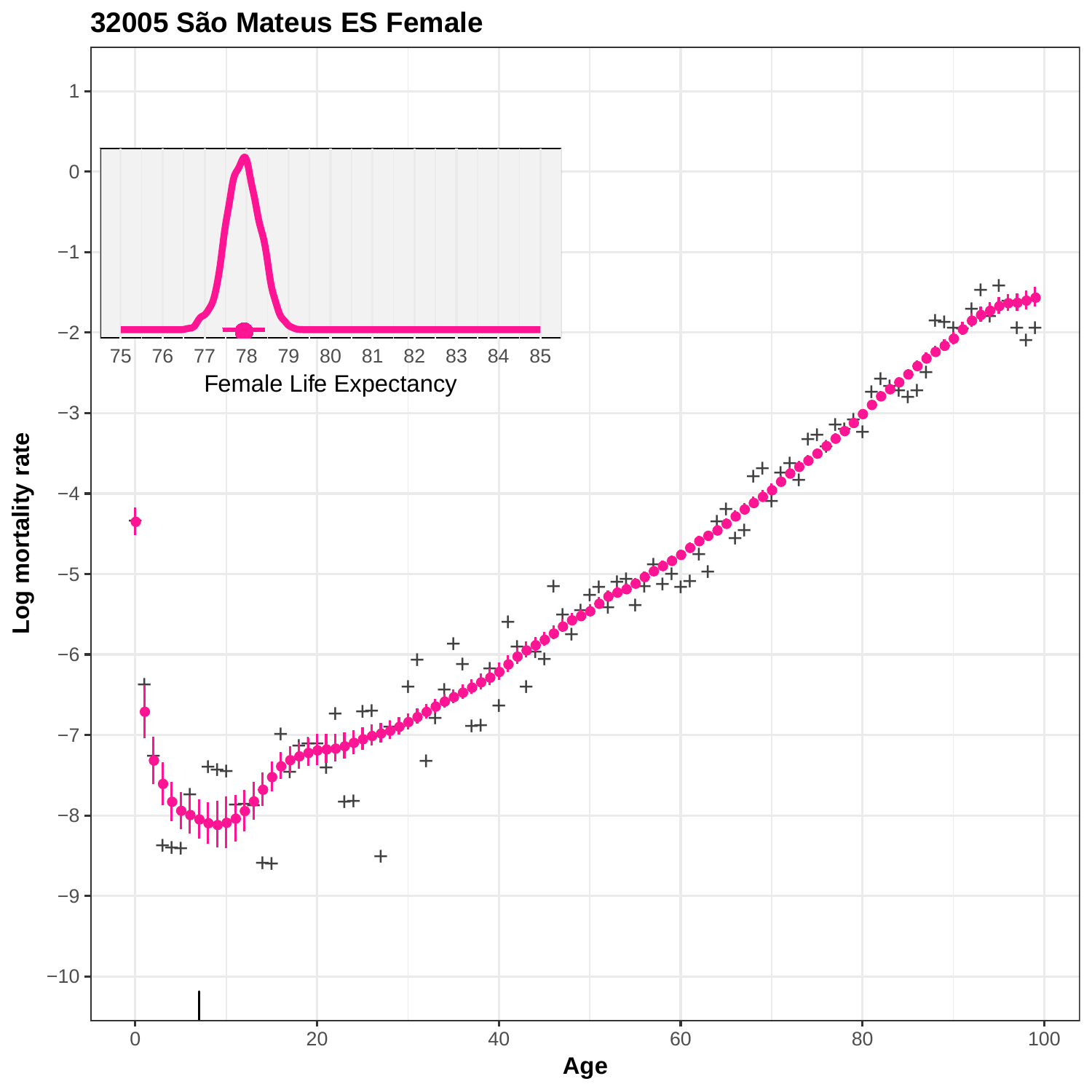

**32006 Linhares ES Female**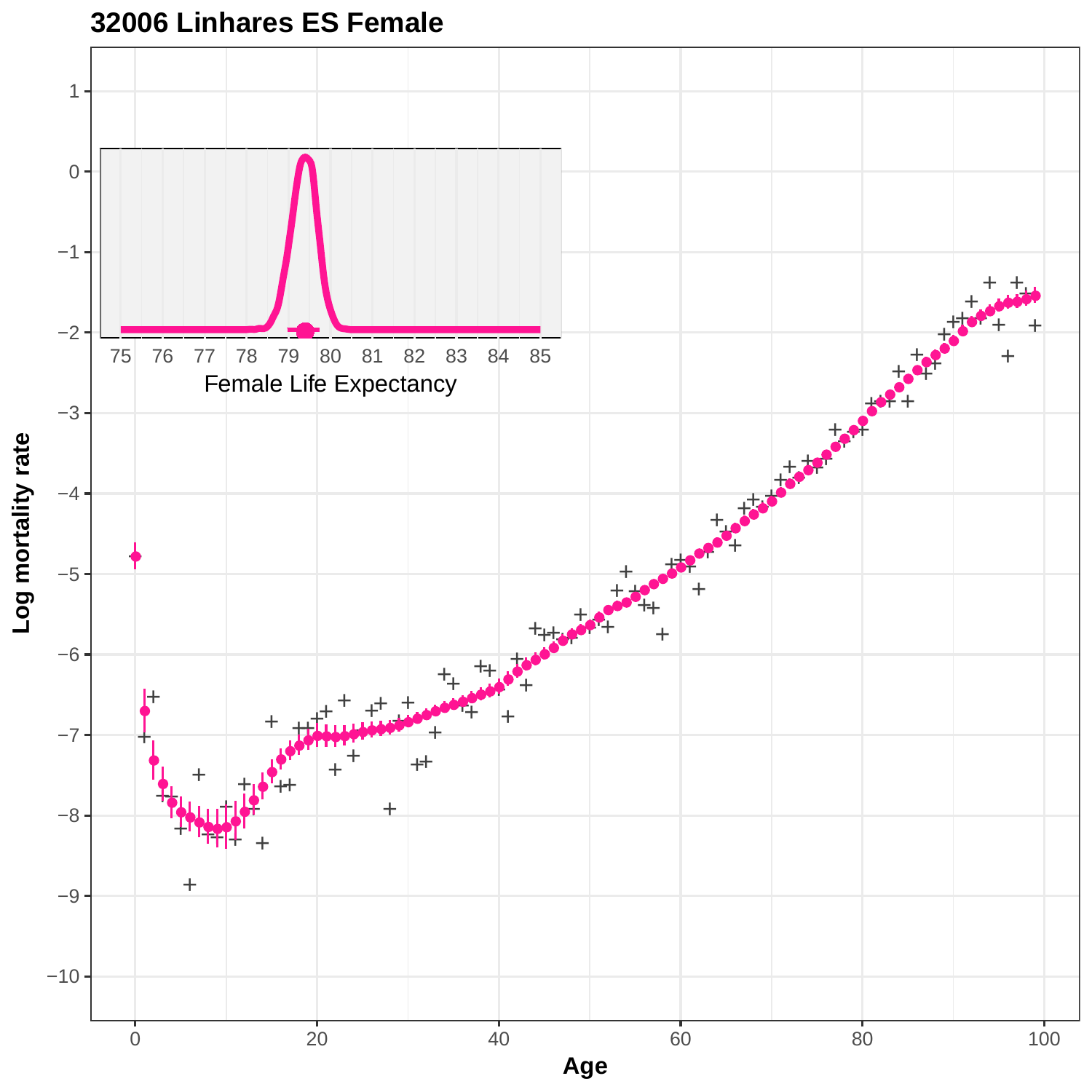

**32007 Afonso Cláudio ES Female**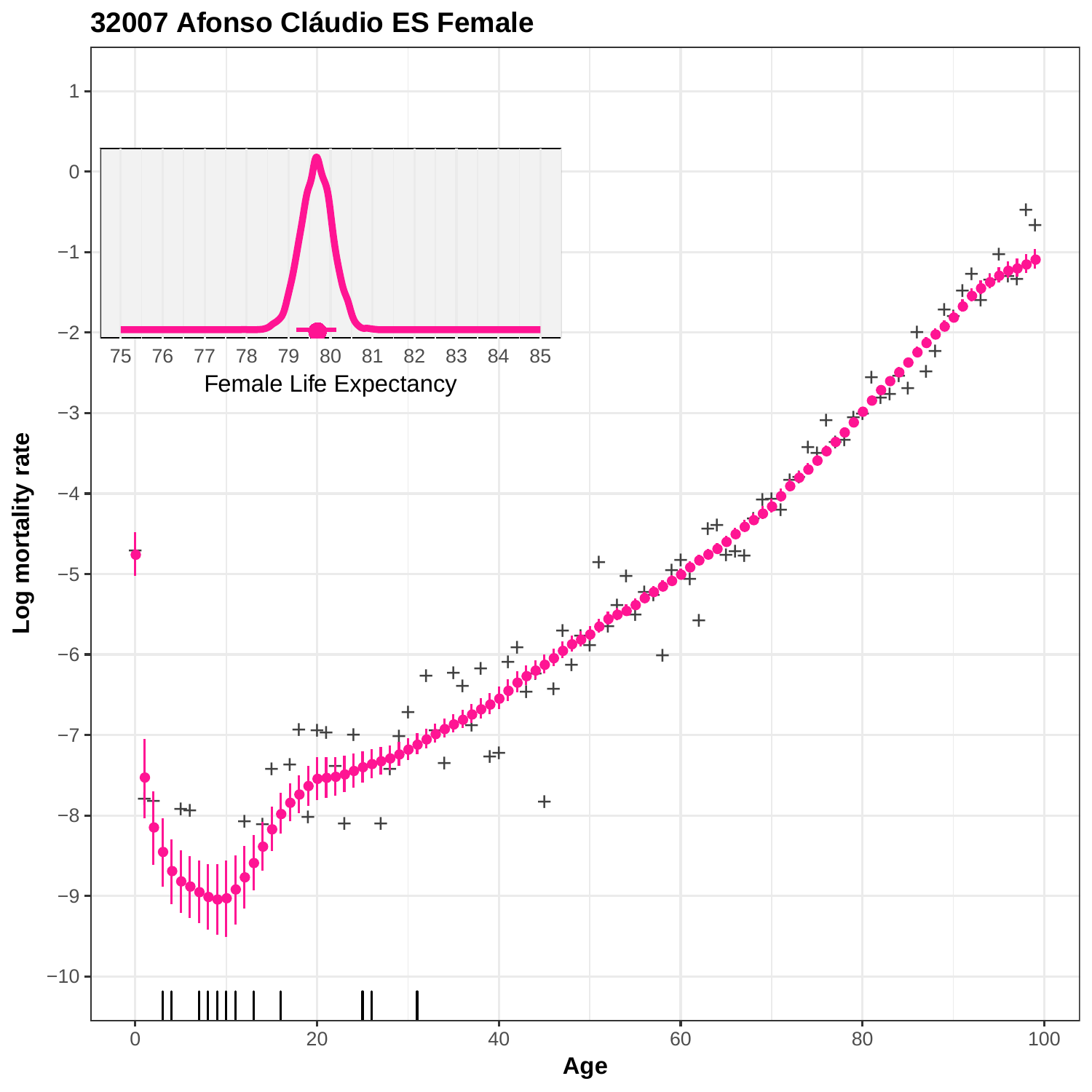

## **32008 Santa Teresa ES Female**

**Age**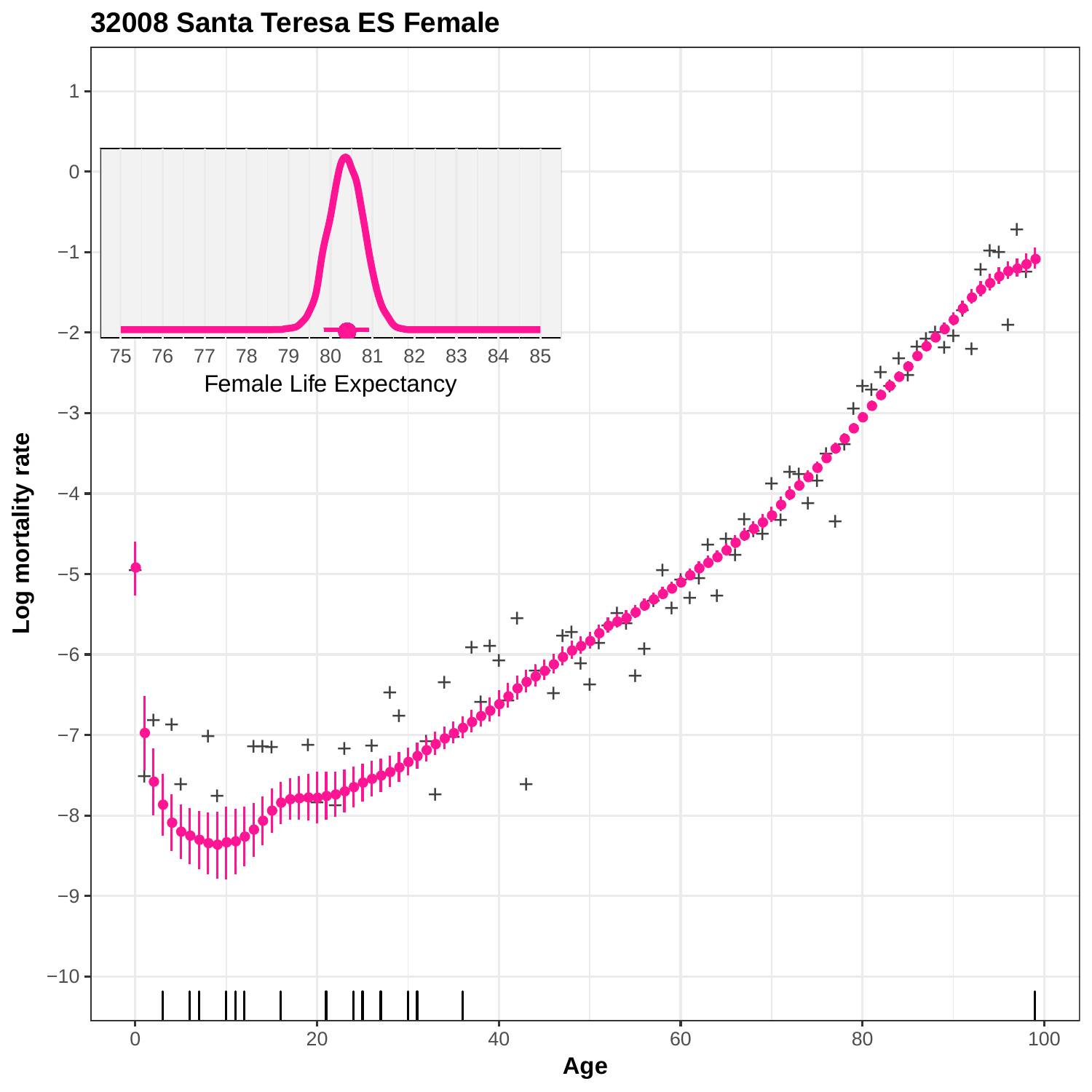

**32009 Vitória ES Female**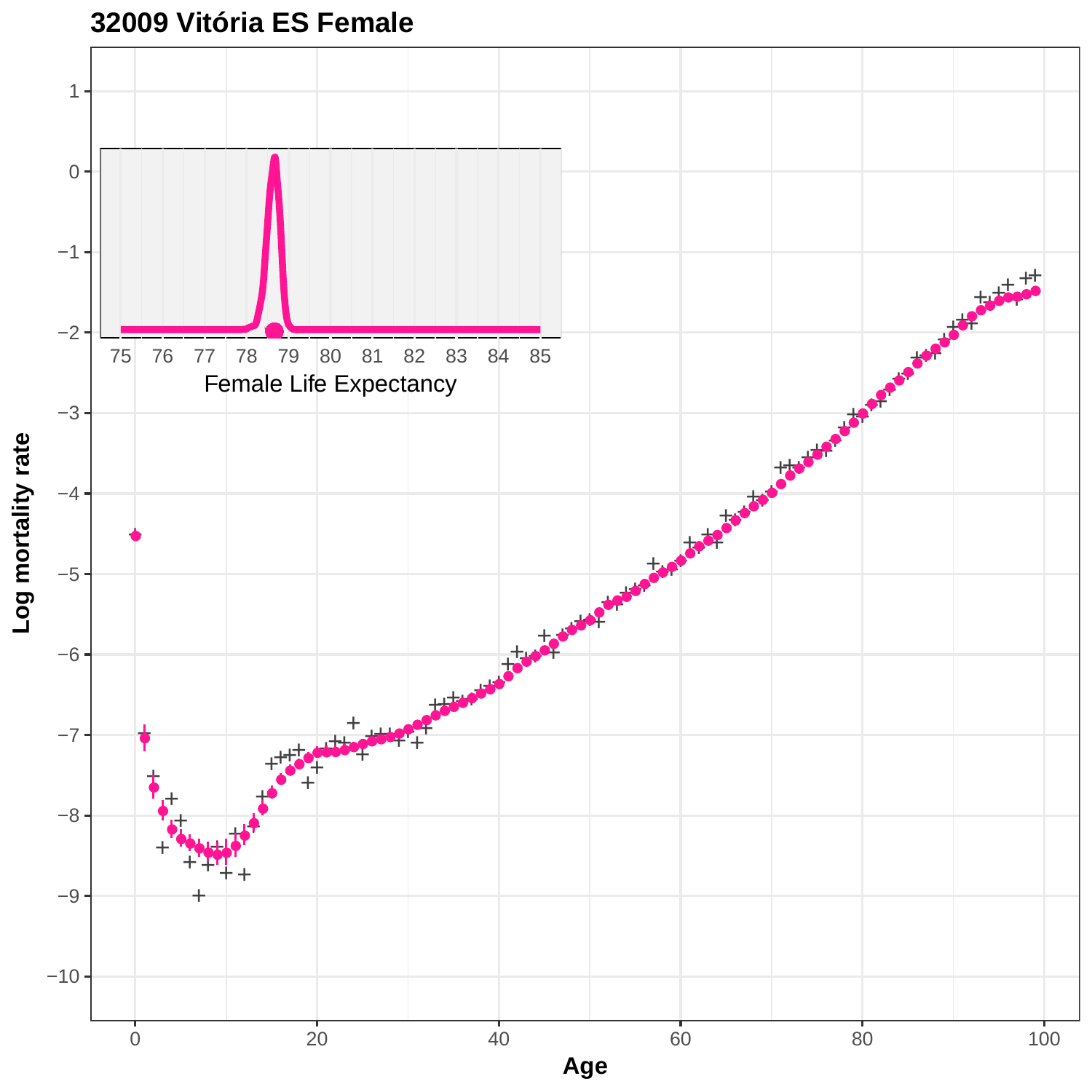**32010 Guarapari ES Female**

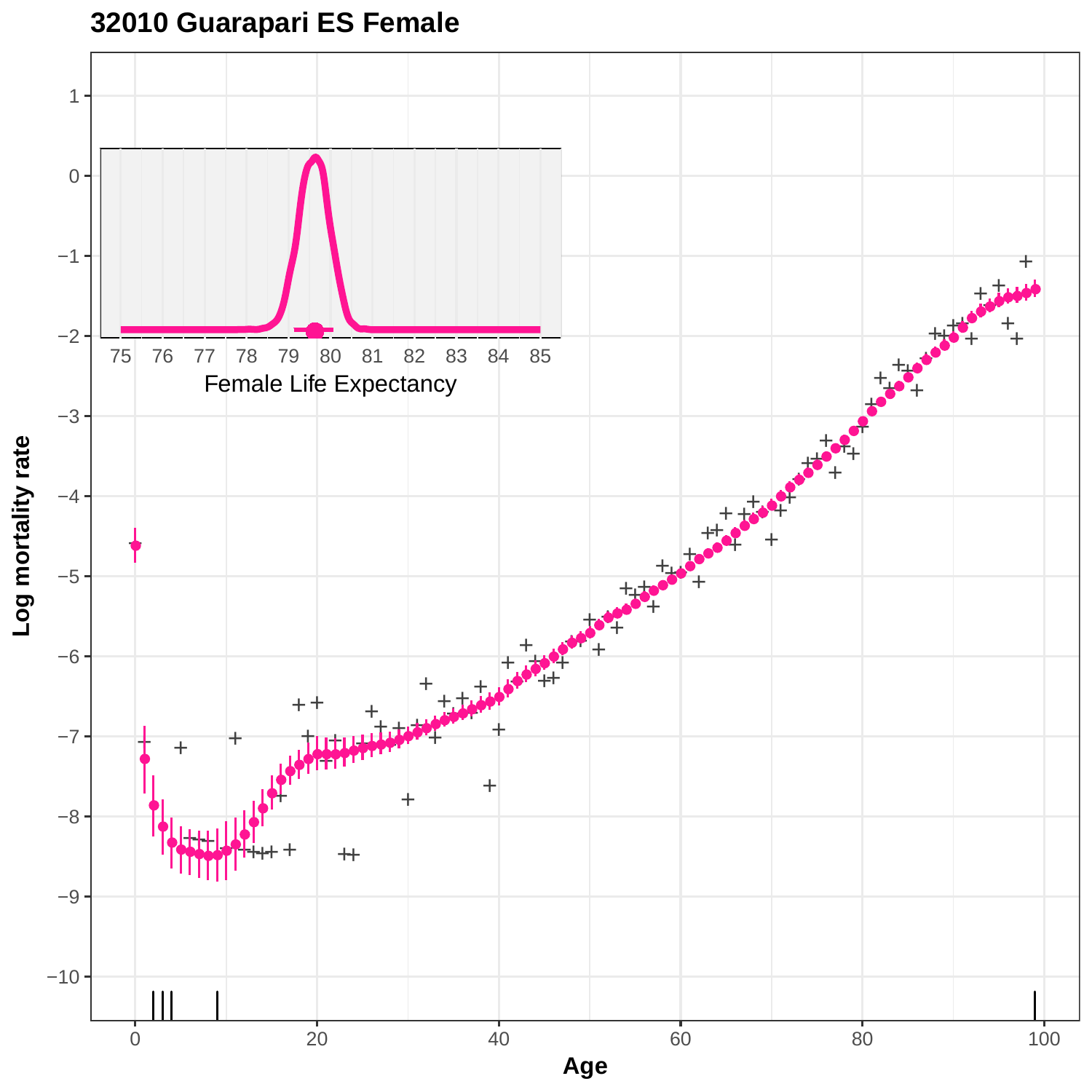

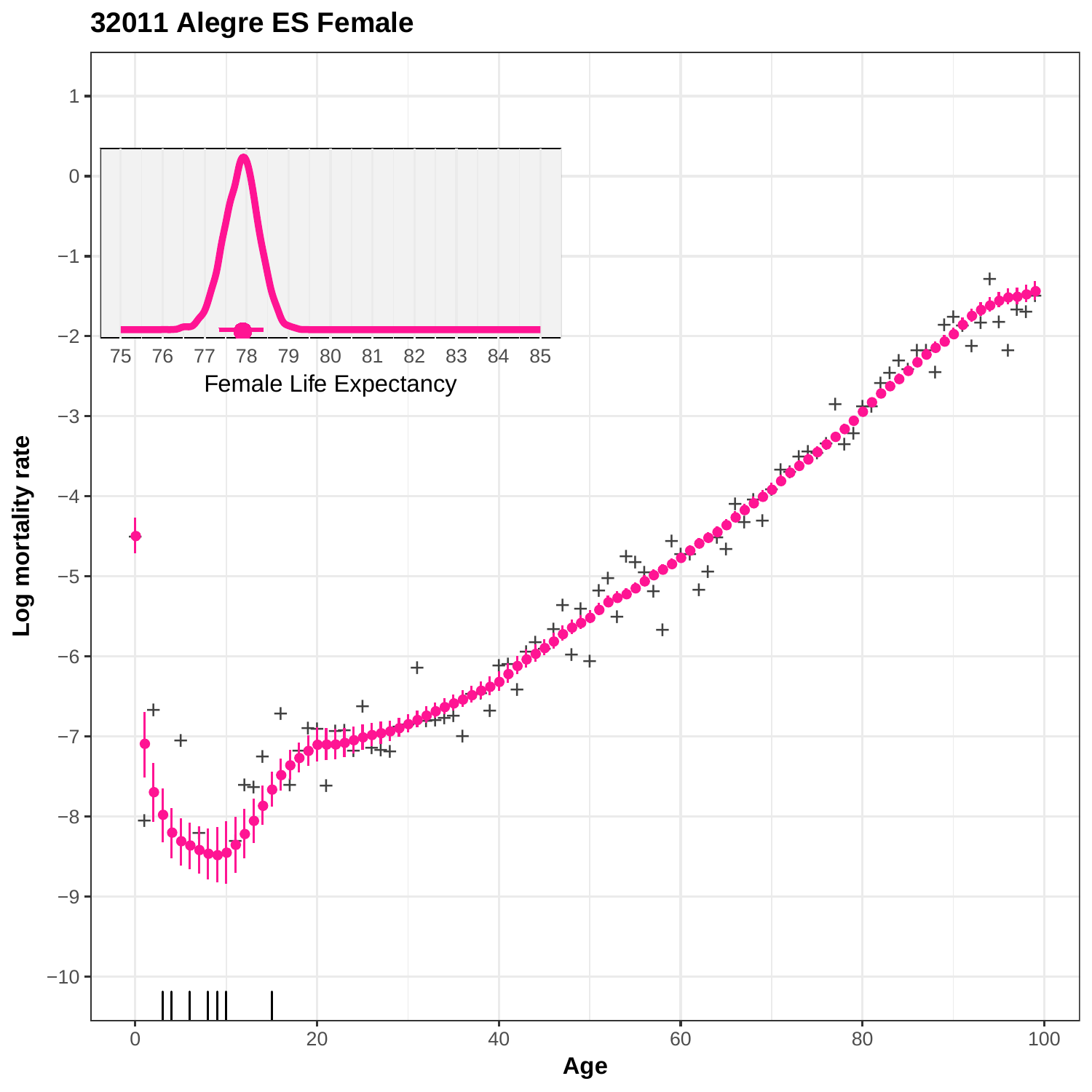

**32012 Cachoeiro de Itapemirim ES Female**

**Age**